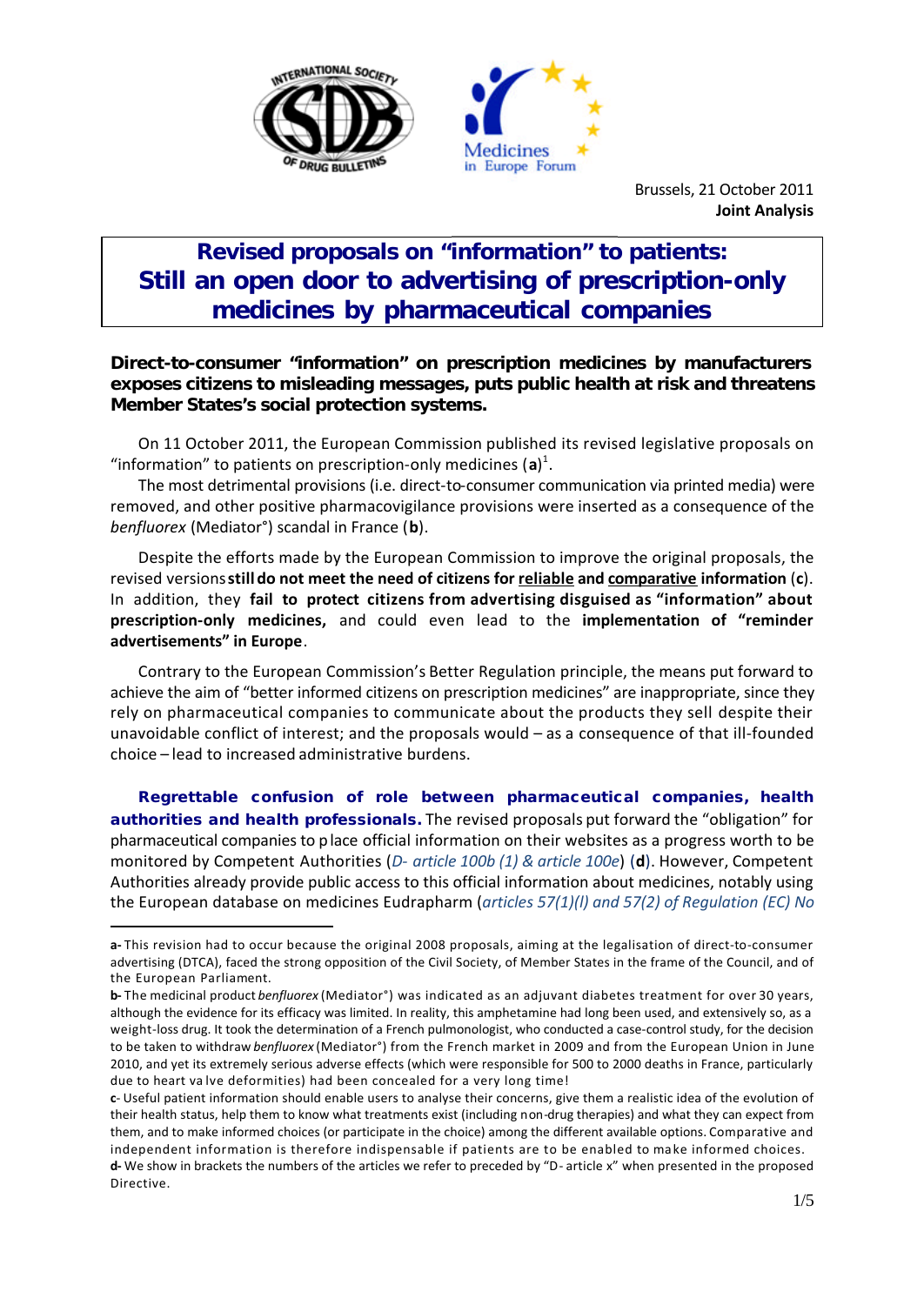*726/2004*) and Drug Regulatory Agencies' safety portals (*article 106 of Directive 2010/84/EC*). Why should European citizens, as a society, need to invest resources in monitoring such a redundant "obligation" and blur the roles of pharmaceutical companies with those of competent authorities? Resources would be better allocated to:

- strengthen the content and the user-friendliness of the National and European Competent Authorities databases on medicines, and to promote their use among the public;
- monitor whether pharmaceutical companies abide to their obligations when designing and producing packages and patient information leaflets (i.e. consultations with target patient groups) in order to ensure that these are more useful and user-friendly (*enforcement of article 59 of Directive 2001/83/EC modified by Directive 2004/27/CE*).

At a time where "sunshine acts" are being implemented in several Member States to foster and further advance the independence of health professionals from pharmaceutical companies<sup>2</sup> (e), these proposals would allow health professionals to act as mere "brochure distributors" on behalf of pharmaceutical companies: "*printed materials about a medicinal product prepared by the marketing authorisation holder [would be allowed to be] made available to the general public (…) through health professionals*" (*D- article 100c (a)*) (**f**).

Rather than pursuing all possible avenues to communicate directly to the public about prescription-only medicines, the pharmaceutical industry should refocus its efforts on its core public health role: that of developing new medicines for real unmet health needs.

**No added value of the "information" to be made available by pharmaceutical companies, but enough loopholes for 'disguised advertising'.** In addition to the officially approved information on their products, the revised proposals would allow pharmaceutical companies to communicate on the environmental impact of their medicinal products, as well as on prices and pack changes (*D- article 100b point 2 (a), (b), (c)*)**.** What is the public health rational in allowing to inform the public about the price of prescription-only medicines? For environmental protection, it would be more efficient to organise public awareness campaigns about medicines impact on water pollution and to encourage citizens to return unused medicines to their pharmacies, to be appropriately destroyed. **Are these specific provisions anything else but a pretext to establish reminder advertising as a marketing strategy** (**g**)?

Other disquieting proposals warrant particular caution. These would allow pharmaceutical companies to:

- place **videos** (so-called "moving images") on their websites (*D- article 100b point 2 (d)*), a communication channel that can easily convey promotional messages;
- make available **"information" on pre-clinical and clinical trials** (*D- article 100b point 2 (e)*). Evidence indicates that "information" released by companies on their pre-clinical and clinical trials is often used to prime the marketing launch of a new product, even if its safety profile is uncertain and requires further research. What is urgently needed is open access to all data from all clinical trials so that independent researchers can put an end to the selective reporting of pharmaceutical companies<sup>3</sup>, and so that patients and consumers can be fully aware of the harmbenefit balance of a new medicine;
- make available **"frequently asked questions" and their answers** (*D- article 100b point 2 (f)*). It would be preferable to identify such questions during the package leaflet testing on a sufficient number of representative users, and to incorporate those answers in the patient information

l

**e-** The Physician Payment Sunshine Actrequires pharmaceutical companiesto make publicly available the amounts of money and other gifts given to physicians, in order to help identify conflict of interest.

**f**- The inclusion of "*a postal address or e-mail allowing member of the general public to send comments to, or requests (…) from, the marketing authorisation holder*" (D- article 100d 2(e)) shows how such "information" is likely to be used for promotion, enabling pharmaceutical companies to contact patients directly, bypassing healthcare professionals. **g**- Reminder advertising is a well known marketing practice that aims to remind the general public of the name of a particular brand by using every possible opportunity to write or talk about the product, using in particular branding and emotive messages.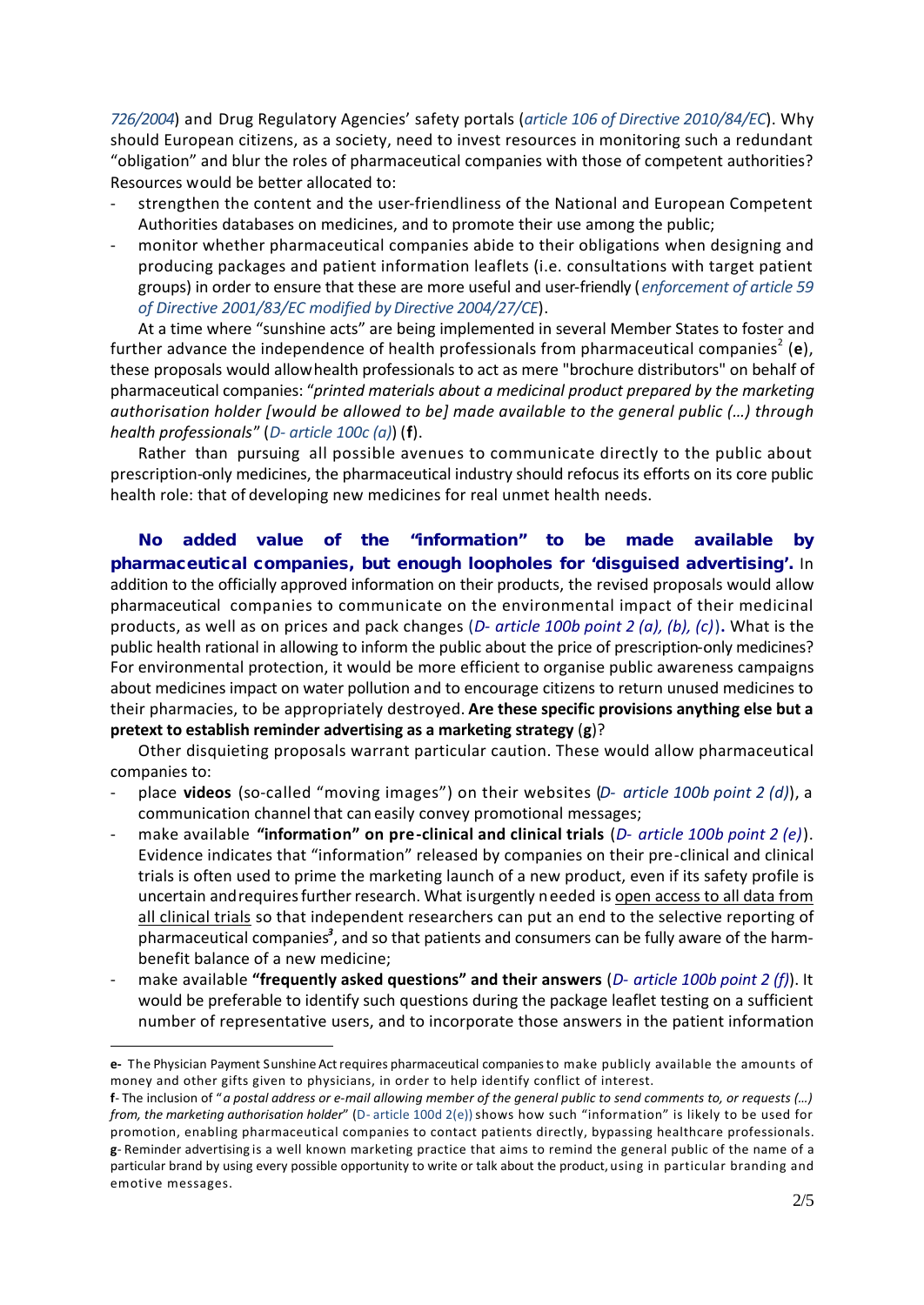leaflet (*implementation of article 59(3) of Directive 2001/83 consolidated*). This would prevent marketing departments from cherry picking particular "questions" used to diffuse certain promotional messages;

- make available **any "other types of information approved by competent authorities that are relevant to the proper use of the medicinal product"** (*D- article 100b point 2 (g)*). Such a vague definition of "information" would lead to massive submission of materials to Competent Authorities for review. Given the large disparities in the monitoring approach accepted in different Member States (see below), this proposal is far from reassuring in terms of "information" quality.

**Any pharmaceutical companies' "***information relating to human health or diseases***"** would be allowed "*provided that there is no reference, even indirect, to individual medicinal products*" (*Darticle 100a point 2 (b)*). At present, pharmaceutical companies already make the most of the opportunities provided by the current legislation to communicate to the public on diseases and conditions, often going beyond the established limits, by conducting disease "awareness" campaigns and spreading disease mongering. The inclusion of the adjective "individual"means that companies would be allowed to promote a therapeutic class and to address several medicines as part of a "therapeutic strategy".

In summary, all this "information" is of little value for patients' treatment regimes. However, it is of enormous value for pharmaceutical companies as **reminder advertisement**. Evidence from Canada, where reminder advertisings are allowed, shows how these are effective at inflating sales through emotive branding images and messages*<sup>4</sup>* .

**Is pre-clearance sufficiently robust to protect the public against infringements?** Given the inherent promotional nature of the information provided by pharmaceutical companies, to apply the general principle of having information pre-approved by competent authorities is - as underlined by the European Parliament - the only mechanism to help distinguish companies' "information" from advertising (*D- article 100 g*). Yet, the possible derogations from this general principle (as described in *D- article 100 g point 2*) would lead to asymmetries and inequalities in the quality of the information being made available in different Member States (**h**).

Moreover, the information approved by one Competent Authority in one Member State could be reproduced on other websites in other Member States without further right for the latter to monitor the "information" except in few specific cases (*D- article 100 h (1)*). The most permissive competent authorities – probably those lacking the resources to effectively implement a robust monitoring process – would therefore risk to be overloaded by pharmaceutical companies' submissions.

In the current uncertain economic climate, Member States will inevitably have to decide whether it is it better to allocate public resources:

- to make Competent Authorities provide independent, comparative information to the public, and to increase the transparency of the drug regulatory agencies?
- or, contrary to that approach, to accept to lift the ban on direct-to-consumer advertising, and consequently to have to monitor pharmaceutical companies in order to attempt to enforce the laws? With the latter approach, would it be feasible for health authorities to check every document, website and its updates thoroughly (**i**)? And, while record fines of up to several billion dollars have failed to dissuade pharmaceutical companies from infringing the current regulations

l

**h**- These derogations could lead to *de facto* approval of a system based on self-regulation (monitoring by associations composed entirely of pharmaceutical companies), or on co-regulation (if the organisation also involves players other than pharmaceutical companies).

**i**- Experience revealed the US Food and Drug Administration difficulties in monitoring pharmaceutical promotion due to lack of resources [US Government Accountability Office (GAO) "Prescription drugs. Improvements needed in FDA's oversight of direct-toconsumer advertising" November 2006. www.gao.gov: 52 pages].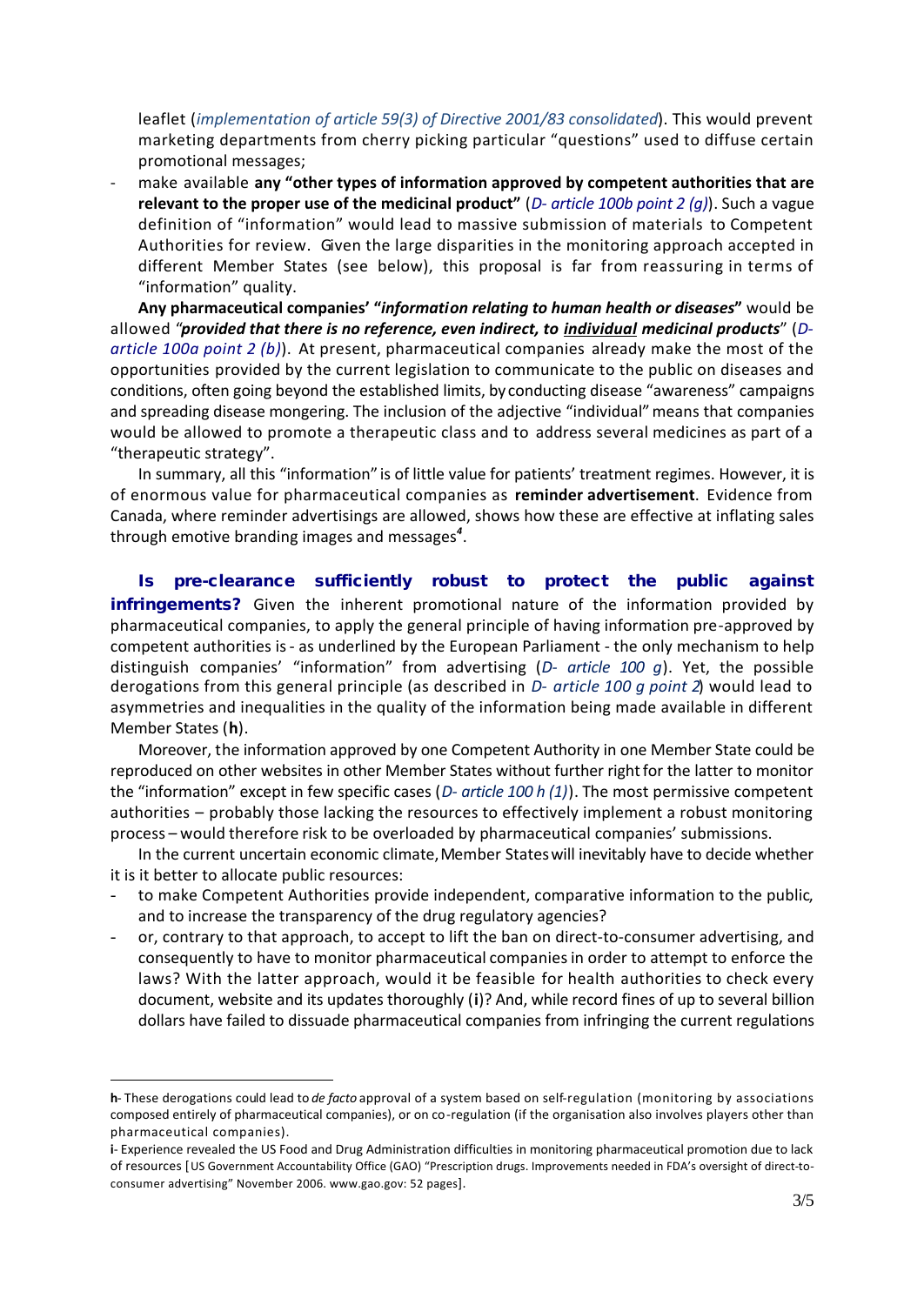on advertising<sup>5</sup>, is it reasonable to expect that health authorities will manage to impose sufficiently dissuasive penalties?

**Direct-to-consumer advertising (DTCA) puts public health at risk and threatens Member States's social protection systems.** According to the European Commission, "*5 % of all hospital admissions are due to an adverse drug reaction, 5% of all hospital patients suffer an adverse drug reaction and adverse reactions are the fifth most common cause of hospital death*" *6* .

The lessons learned from health expenditures in the United States (where direct-to-consumer advertising (DTCA) is allowed) and from direct-to-physician advertising in Europe indicate that **excessive promotion of new medicinal products leads to an increased demand for medicinal products that consumers do not necessarily need***<sup>7</sup>* .

The revised proposals provide avenues for pharmaceutical companies to choose on which of the medicines and on which of the conditions they will communicate directly to patients. There will inevitably be a bias in favour of the most profitable medicines they commercialise themselves, even when other medicines with a better benefit-harm balance exist for the same condition, or when nonpharmaceutical therapies would be an option. Inevitably, citizens will be unduly exposed to druginduced harm.

This will result in increased costs for Member States's social protection systems, notably to manage the consequences of adverse effects caused by a medicine that patients either did not need, or should have avoided due to drug interactions with their existing treatments.

**To conclude.** The current European legislative framework is clear and already allows pharmaceutical companies to make the officially approved information available, for example, by redirecting the public to the websites of drug regulatory agencies. As other types of "information" provided by pharmaceutical companies cannot be reliable nor comparative, this Directive and this Regulation are of little value for European citizens.

More worryingly, these proposals could lead to the **acceptance of direct-to-consumer reminder advertisements in Europe, resulting in greater risks for patients and consumers**. **This is a useless exercise for both Europeans and Member States, adding to additional bureaucracy and increased costs.**

Medicines are not mere consumer goods. **In order to protect public health, we urge the Ministers of Health of all EU Member States to continue to refuse to consider these unnecessary proposals on "information" to patients.** The new pharmacovigilance measures contained in the revised proposals should be adopted separately.

If European citizens' access to relevant health information is to be really improved, a more ambitious strategy is needed. Our concrete proposals include:

- make the officially approved leaflet more useful and accessible to patients (*enforcement of article 59 of Directive 2001/83/EC modified by Directive 2004/27/CE*);
- improve the communications skills of health professionals (undergraduate education); put in place a "Sunshine Act" in Europe in order to foster health professionals' independence from pharmaceutical companies' influence; encourage the development of independent continuing education programmes for health professionals (training in critical appraisal skills; basics of evidence-based medicine);
- encourage national agencies to become proactive and more transparent providers of information so as to guarantee public access to full clinical data both before and after a product is marketed.

*International Society of Drug Bulletins* **(ISDB)** *Medicines in Europe Forum* **(MiEF)**